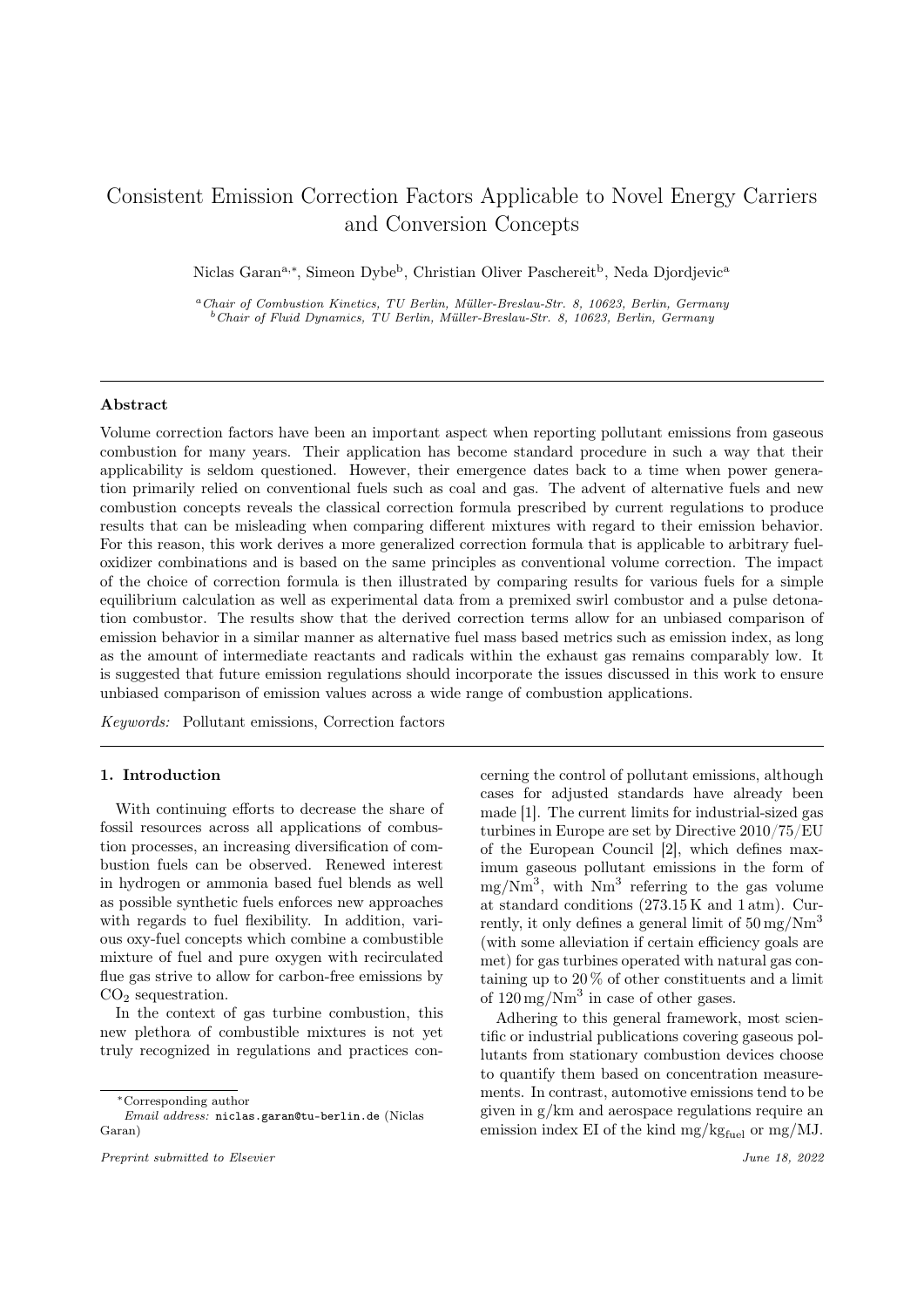Eventually, all these metrics aim to quantify the amount of harmful substances that are released by a specific combustion process. However, concentration based measurements in particular require special attention when it comes to effectively separate the emission behavior of a combustor from purely dilutional effects that might arise from the choice of operating conditions or the particular composition of the combustion fuel. The latter determines the amount of oxidizer required for complete combustion, which might introduce additional inert diluents to the mixture, e. g. nitrogen in case of air.

Thus, to allow for an unbiased comparison of various combustion systems, common practices and correction factors have been derived. Publishing unaltered volumetric pollutant measurements makes sense when assessing their impact on the immediate surroundings of the emission source. However, using them to quantify pollutant emissions from power generation or industrial processes on an atmospheric level can be ambiguous: air dilution resulting from lean combustion or additional bleed and process air reduces pollutant concentrations inside the exhaust gas without changing the overall amount of harmful substances that are released. For this reason, it has long been common to correct measured concentrations to a reference volume defined by a specific water and oxygen content. For instance, Directive 2010/75/EU defines its limits for stationary gas turbines based on an  $O<sub>2</sub>$  volume fraction of 15 % after correcting for the amount of water vapor within the exhaust gas.

This practice of emission correction has been applied for decades and thus became such a standardized procedure that the limits of its applicability have seldom been pointed out. Because despite its straightforwardness for conventional combustion processes which primarily rely on natural gas and the exhaust composition of which is only impacted by air dilution, it gets more complex for processes that employ varying  $O_2/N_2$  ratios due to either oxygen enrichment or exhaust gas recirculation (EGR). The issue is e. g. addressed in the work by Burdet et al. [3], in which it is decided to rather publish uncorrected concentration measurements for the analyzed combustor due to the "artificial decrease" in  $NO<sub>x</sub>$  emissions that EGR would cause. ElKady et al. [4] and Li et al. [5] discuss several ways of reporting  $NO<sub>x</sub>$  emissions for the examined EGR combustor and eventually derive an adapted correction formula tailored to their needs. They acknowledge that EGR is mathematically beneficial for  $NO_x$  correction due to the decreased  $O_2$  concentration in the exhaust gas, which is why they generally recommend to use mass-based emission metrics such as Emission Index. The same mathematical advantage of nitrogen addition is mentioned by York et al. [6]. Similarly to [4, 7], Weiland et al. [8, 9] developed their own correction formula for nitrogendiluted hydrogen diffusion flames. Best et al. [10] examined emission behavior for  $CO<sub>2</sub>$ -enriched combustion in a micro-gas turbine. Referring to the discussion by Ekady et al. [4], they chose to report  $NO<sub>x</sub>$  emission levels in the form of an Emission index per net power output to avoid any bias resulting from EGR when using a concentration based metric.

Similar issues arise when fuel blends are considered, with the most practical contemporary example being H2-enriched natural gas. A recent paper by Douglas et al. [11] addresses the issue by pointing out the dependence of the "classical" oxygen correction factor on the amount of hydrogen added to natural gas/methane. Additional correction factors to account for this bias are supplied. However, it must be pointed out that these corrections only deal with the influence of varying fuel composition on the oxygen and moisture correction terms. The accompanying changes in overall exhaust gas volume are only partly and indirectly incorporated by the additional assumption of a constant combustion temperature and molar fuel amount which further restricts the generality of this approach.

Thus, it appears that the established emission correction practices for concentration measurements, while still being widely applied in the combustion community, are in fact insufficient to capture all possible biases arising from a more diversified combustion landscape. This work thus aims to rectify these shortcomings by deriving a more generalized form of concentration correction factors that enables the comparison of gaseous pollutant emission measurements for arbitrary fuel-oxidizer combinations while remaining fully consistent with the already established methods. These suggestions could thus also serve as a basis for adjusted future emission regulations.

#### 2. Volumetric correction factors

Volumetric correction of gaseous emission measurements has been a common practice at least since the advance of lean premixed gas turbine combustion. As formulated by S. R. Turns [12]: "The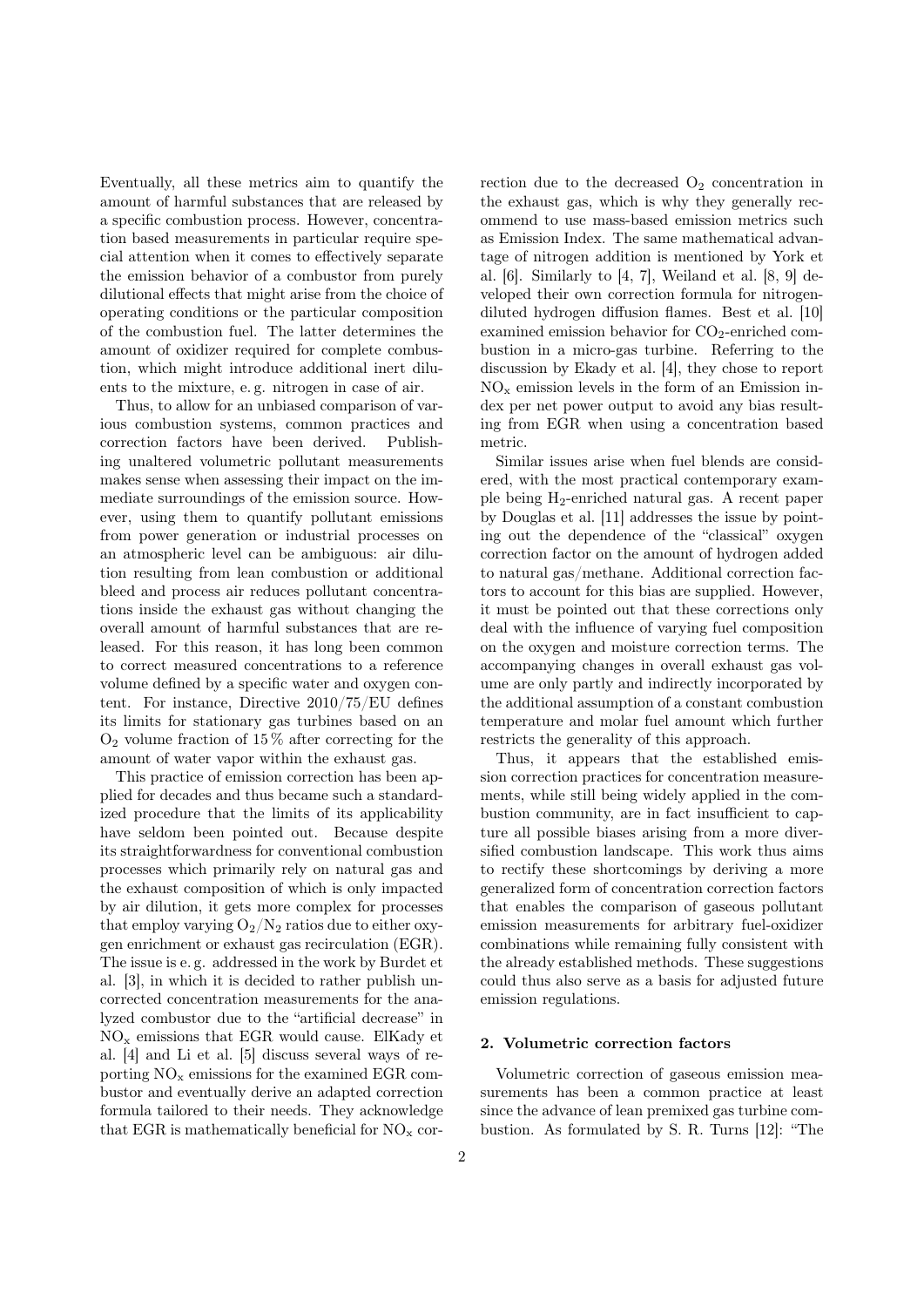purpose of correcting to a specific  $O_2$  level is to remove the effect of various degrees of dilution so that true comparisons of emission levels can be made, while still retaining a familiar mole-fractionlike variable."

Calculations involving gas volumes usually carry the additional complication that the volume taken by a specific amount of gas molecules is temperature and pressure dependent. For this reason, all references to volume in this work assume the volumes to be at identical pressure and temperature conditions. If additionally all gases are treated as ideal gases, as it is common in emission analysis, this also renders volume fractions and molar fractions to be equivalent.

Mathematically, volumetric correction for concentration measurements simply replaces the actual exhaust gas volume  $V$  with a reference volume  $V_{ref}$ with a known grade of dilution:

$$
c_{i, \text{corr}} = \left(\frac{n_i}{V}\right)_{\text{corr}} = \left(\frac{n_i}{V}\right)_{\text{meas}} \frac{V}{V_{\text{ref}}},\qquad(1)
$$

with species molar amount  $n_i$ . It is obvious that the thus corrected concentration only depends on the absolute amount of emitted species  $n_i$  and the reference volume  $V_{ref}$ . A decrease in the latter would increase oxygen corrected concentration levels, even if the actual amount of pollutant  $n_i$  remained the same.

Neither  $V$  nor  $V_{ref}$  need to be known explicitly because their ratio can be determined solely by knowing their respective primary species composition. An example is the well-established correction formula

$$
c_i^{\text{dry,ref}} = \frac{V}{V_{\text{dry}}} \frac{V_{\text{dry}}}{V_{\text{dry,ref}}} c_i
$$
 (2)

$$
=\frac{1}{1-X_{\text{H}_2\text{O}}}\frac{0.21-X_{\text{O}_2}^{\text{ref}}}{0.21-X_{\text{O}_2}}c_i,\qquad(3)
$$

which corrects the measured concentration value  $c_i$ in a potentially wet exhaust gas with a measured  $O_2$  molar fraction of  $X_{O_2}$  to a reference exhaust volume devoid of any water and with a fixed  $O_2$ molar fraction of  $X_{\text{O}_2}^{\text{ref}}$ . This correction separates dilutional effects due to varying equivalence ratios and added cooling air from their actual effect on reaction kinetics and thus allows for a fair comparison of combustion systems regardless of their use of air in the overall process. It has the advantage that only the water and oxygen content of the exhaust gas sample have to be measured sufficiently accurate while the complete composition does not have to be known. However, as pointed out in [13], a concentration based metric does not inherently "reward" more efficient processes, in contrast to emission indices which can also be decreased by increasing fuel efficiency.

The derivation of Eq. 3 also assumes that the diluent has a molar  $O_2$  content of 21%. This renders it invalid in cases of oxygen enriched combustion atmospheres, as was shown by Garg and Castaldini [14]. Starting from an idealized general combustion reaction of a fuel of which the principal constituents are  $C, H, O<sub>2</sub>, Cl$  or other halogens, and S, the following formula for the dry exhaust volume is derived:

$$
V_{\text{dry}} = (n_{\text{C}} + n_{\text{S}}) \left( 1 + \frac{n_{\text{N2}}}{n_{\text{O}_2}} \right) + \frac{n_{\text{N}_2}}{n_{\text{O}_2}} \frac{1}{4} (n_{\text{H}} - n_{\text{Cl}}) + n_{\text{EO}_2} \left( 1 + \frac{n_{\text{N2}}}{n_{\text{O}_2}} \right) - \frac{n_{\text{N}_2}}{n_{\text{O}_2}} n_{\text{O}_2}^f
$$
(4)

Each  $n_s$  represents the amount of element or species s within each fuel molecule or within the oxidizer in case of  $n_{\text{N}_2}$  and  $n_{\text{O}_2}$ .  $n_{\text{O}_2}^f$  represents the fuel bound oxygen, while  $n_{\text{EO}_2}$  refers to "excess" oxygen, that is, the measurable oxygen remaining in the exhaust gas after combustion has completed. Consequently, the first term is equal to the volume of the combustion products  $CO<sub>2</sub>$  and  $SO<sub>2</sub>$  as well as the amount of nitrogen accompanying the oxygen used in their formation. The second term corresponds to the nitrogen accompanying the oxygen that has already been removed in form of water vapor, corrected by the amount of hydrogen that could not form water because it was already used up by the formation of HCl. The third term constitutes the excess oxygen still present in the exhaust gas and the corresponding nitrogen, while the last term corrects this for the amount of fuel bound oxygen, or rather the fact that this oxygen does not bring any nitrogen with it.

Inserting Eq. 4 into Eq. 3 with some reformulations than lead to an adjusted general correction formula of

$$
\frac{V_{\text{dry}}}{V_{\text{dry},\text{ref}}} = \frac{0.21 - X_{\text{O}_2}^{\text{ref}}}{X_{\text{O}_2}^+ - X_{\text{O}_2}} \left(1 - \frac{X_{\text{O}_2}^+ - 0.21}{\alpha + 0.79}\right) \tag{5}
$$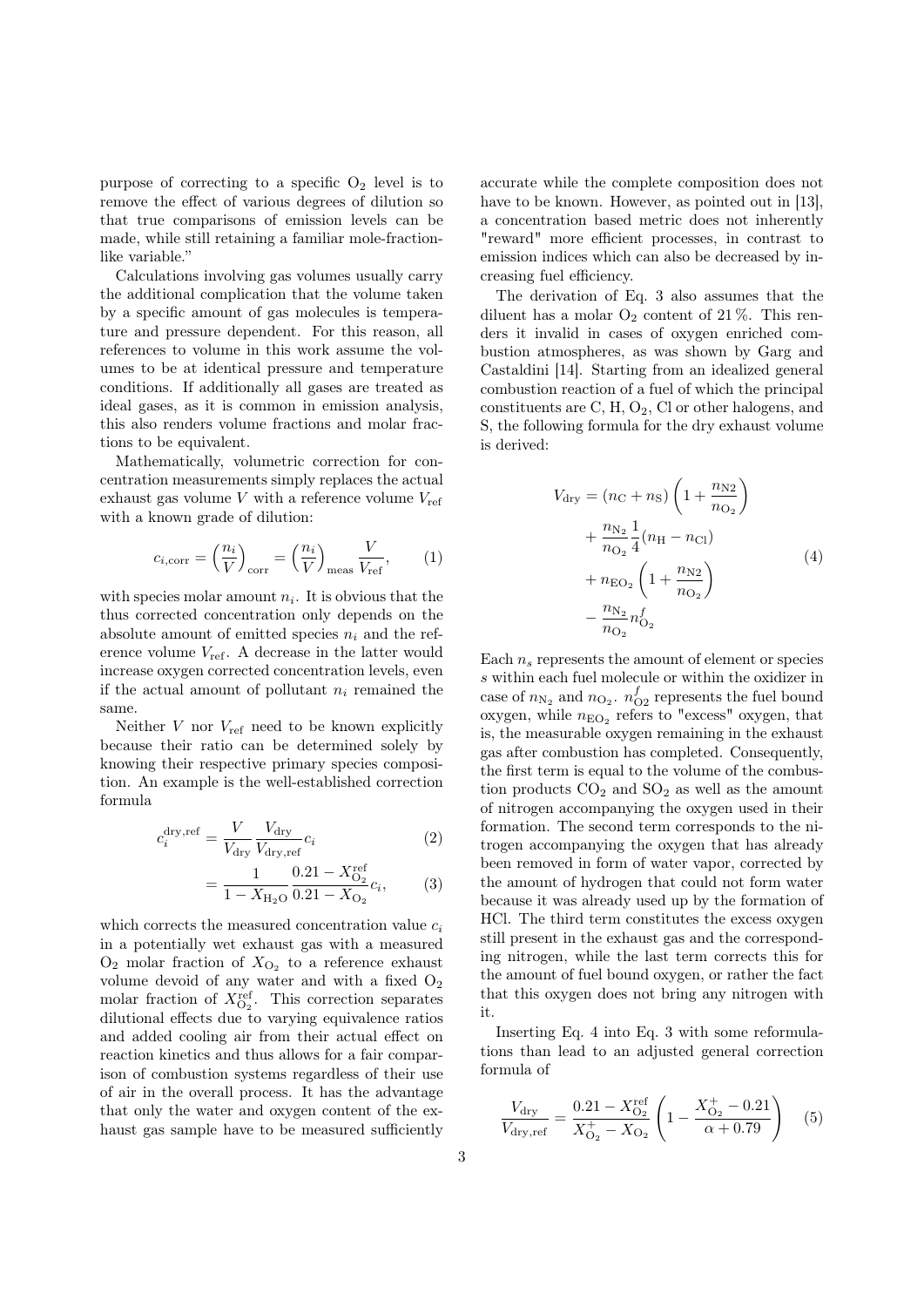with  $X_{\mathcal{O}_2}^+$  as the  $\mathcal{O}_2$  mole fraction in the enriched oxidizer and

$$
\alpha = \frac{n_{\rm C} + n_{\rm S} + n_{\rm N_2}}{(n_{\rm H} - n_{\rm Cl})/4 - n_{\rm O_2} - n_{\rm N_2}}
$$

as a fuel composition parameter. With no enrichment, Eq. 5 reduces to the simple term from Eq. 3. For hydrogen as fuel,  $\alpha = 0$  and the corresponding equation has already been applied for oxygen correction of  $O_2$  enriched mixtures in [15].

It is important to point out that  $V_{\text{dry,ref}}$  in this case refers to the exhaust volume that the same molar amount of fuel would produce in combustion with unenriched air that would lead to an exhaust O<sub>2</sub> molar fraction of  $X_{\text{O}_2}^{\text{ref}}$ . In terms of Eq. 1, this means that  $V_{\text{dry,ref}}$  remains the same regardless of the grade of enrichment, which allows  $c_{i,corr}$ to be only changed by pollutant molar amount  $n_i$ . Because the relation of molar amount to mass is fixed for a particular species, concentration measurements corrected in this fashion once again become the de-facto mass emission metric they were intended to be. Naturally, Eq. 5 is also applicable in the presence of oxygen depletion, for example in the context of EGR.

But even when disregarding oxygen enrichment, Eq. 3 is unsuited for the comparison of emission levels of different fuels. This is because the size of the reference volume  $V_{\text{dry,ref}}$  resulting from the assumed reference dry  $O_2$  content is fuel-dependent. As shown in Fig. 1, these volumes can differ significantly and also depend on which additional assumptions about the combustion process are made. For instance, one mole of  $H_2$  requires less air to fully combust than one mole of  $CH<sub>4</sub>$ , decreasing the exhaust volume accordingly. As a result from Eq. 1, a combustion system that would produce the same amount of pollutant from burning  $H_2$  as when using CH<sup>4</sup> would then still end up with a higher corrected concentration for  $H_2$  due to the decrease in (reference) exhaust volume.

Thus, to maintain a separation between the effect of the specific fuel stoichiometry and the actual impact of the choice of fuel on pollutant formation, it seems reasonable to follow the example of Eq. 5 by correcting all concentration measurements to the same reference volume, regardless of which fuel was actually used. In doing so, the correction factor becomes

$$
\frac{V_{\rm dry}}{V_{\rm dry,ref}} = \frac{0.21 - X_{\rm O_2}^{\rm ref}}{X_{\rm O_2}^+ - X_{\rm O_2}} \left( \frac{\alpha + 1 - X_{\rm O_2}^+}{\alpha^{\rm ref} + 0.79} \right) \frac{\beta}{\beta^{\rm ref}} \quad (6)
$$



Figure 1: Reference volume for various fuels compared to  $CH<sub>4</sub>$ . All fuels combusted in air, except for NH<sub>3</sub> using enriched air with  $30\,\%_{\text{vol}}O_2$  to reach the same  $T_{\text{ad}}$ .

with

$$
\beta = (n_{\rm H} - n_{\rm Cl})/4 - n_{\rm O_2} - n_{\rm N_2}
$$

and  $\alpha^{\text{ref}}$  and  $\beta^{\text{ref}}$  referring to their values for a common reference fuel, e.g.  $CH<sub>4</sub>$ . Since this enhanced factor removes the impact of exhaust volume fluctuation displayed in Fig. 1, each of the blue columns directly corresponds to the error made when comparing the pollutant emissions made by various fuel if Eq. 3 is used instead of Eq 6.

However, while this new factor now allows for the comparison of pollutant emission for arbitrary fuels and with an arbitrary amount of oxygen enrichment (or depletion), it compares them on a molar basis. From a more practical point of view, a comparison based on fuel mass or power output is more desirable, as can be seen in the earlier definitions of the Emission Indices for automotive and aerospace combustion devices.

Figure 1 also displays the relative differences in  $V_{\text{drv,ref}}$  when comparing the same mass (orange) or energy content (green) for different fuels. Additionally, the red columns display the relative exhaust volume for each fuel if the same amount of combustion energy is released and the adiabatic flame temperature is held constant by adjusting the equivalence ratio. In the case of  $NH<sub>3</sub>$ , oxygen enrichment must be employed additionally to allow the adiabatic flame temperature to reach the same value as for the other fuels. For the same energy, the error made when ignoring the differences in exhaust volume reduces but can still reach up to 30 % depending on the fuel. It will also increase for higher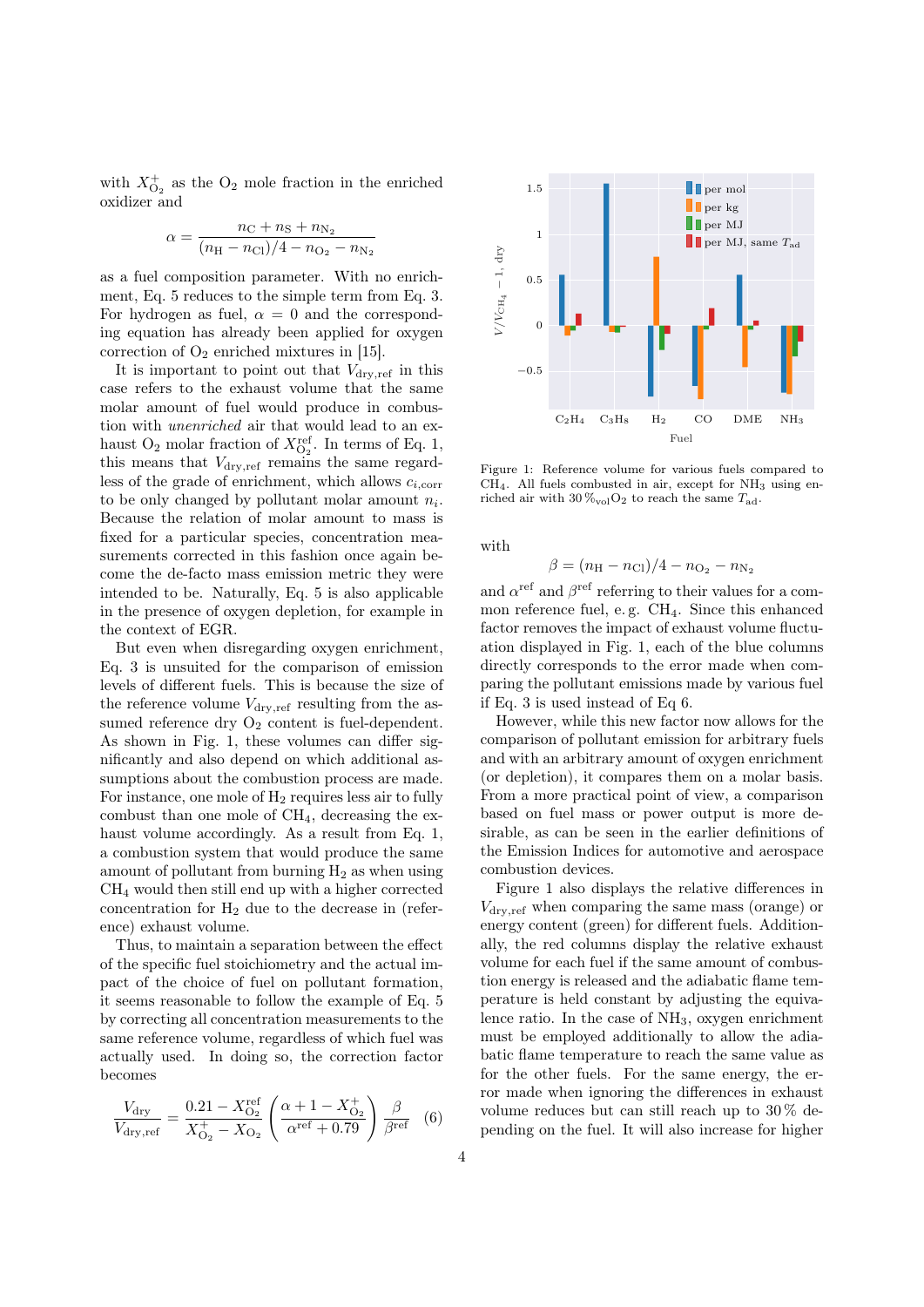

Figure 2: Relation of  $NO_x$  correction factors for varying  $CH_4$ -H<sub>2</sub> blends

levels of O<sup>2</sup> enrichment, because of the higher ratio of combustion products to inert gas within the exhaust volume.

To change Eq. 6 from a molar comparison to an energy-based comparison, the  $\beta$  parameter can be extended by the energy content of the corresponding fuel, for instance

$$
\beta' = \frac{\beta}{LHV} \tag{7}
$$

with LHV being the lower heating value per volume of fuel. Whether the LHV is a suitable metric depends on the individual combustion conditions: Rich mixtures and/or very high flame temperatures can lead to a significant presence of intermediate or radical species in the exhaust gases that will retain some of the chemical energy that would be released in the case of complete combustion. In these cases, more appropriate power output figures that account for combustion and overall efficiency should be chosen instead. However, because the definition of  $\alpha$  is based on the assumption of complete combustion, results should be considered with care as soon as a significant amount of intermediates remains present in the exhaust.

The energy adjusted formulation allows to compare the resulting  $NO_x$  correction factors when determined using Eq. 6 with those postulated using equilibrium chemistry calculations in [11] in Fig. 2. Near perfect agreement is found only when using the molar lower heating values to allow for an energy density weighted  $V_{ref}$  in accordance with Eq. 7. This might seem surprising because energy weighting is not made explicit in the data from [11]. It is, however, implicitly enforced by maintaining a constant adiabatic flame temperature for the same molar amount of fuel. An additional implicit requirement for the shown equivalence is that both the analyzed fuel and the reference fuel must have similar molar heat capacities. The subtle reliance on such implicit assumptions thus once more stresses the importance of correction factors that explicitly state the assumptions that lead to their derivation. Much confusion and unreliable comparisons can be the result otherwise, as will be shown again in the next section.

# 3. Significance for pollutant emission comparison

To demonstrate the significance of the choice of the oxygen correction factor when comparing the emission behavior for various fuels, emission behavior of various applications is analyzed for a variety of fuels. The first example are numerically determined  $NO_x$  equilibrium concentrations. The second example looks at experimental results from a permixed swirl burner capable of performing with natural gas as well as hydrogen. The last case compares measured  $NO_x$  emissions from a Pulse Detonation Chamber (PDC) for hydrogen and ethylene under oxygen-enriched conditions.

#### 3.1.  $NO_x$  Equilibrium Concentrations

 $NO<sub>x</sub>$  equilibrium concentrations for CH<sub>4</sub>, C<sub>2</sub>H<sub>4</sub>,  $C_3H_8$ ,  $H_2$ , DME and NH<sub>3</sub> are calculated and analyzed using the chemical equilibrium solver of the Cantera software package [16]. Thermodynamic and chemical kinetic data are delivered by the San Diego kinetic mechanism that includes multistep  $NO_x$  chemistry [17]. Although  $NO_x$  equilibrium values are seldom relevant in practical systems due to short combustor residence times, they can serve as a benchmark to compare dilutional effects and their suppression by the adjusted correction factors.

Figure 3a shows  $NO<sub>x</sub>$  equilibrium concentrations corrected according to Eq. 5. That means that  $O_2$ enrichment, as it is present for the  $NH<sub>3</sub>$  mixture to counter its limited reactivity, is taken into account. Nevertheless, values for each fuel are corrected to the reference volume specific to that fuel, which can vary significantly as was shown in Fig. 1. From this comparison, one would conclude that  $\text{CH}_4$  and  $\text{H}_2$ are the best and worst choices, respectively, with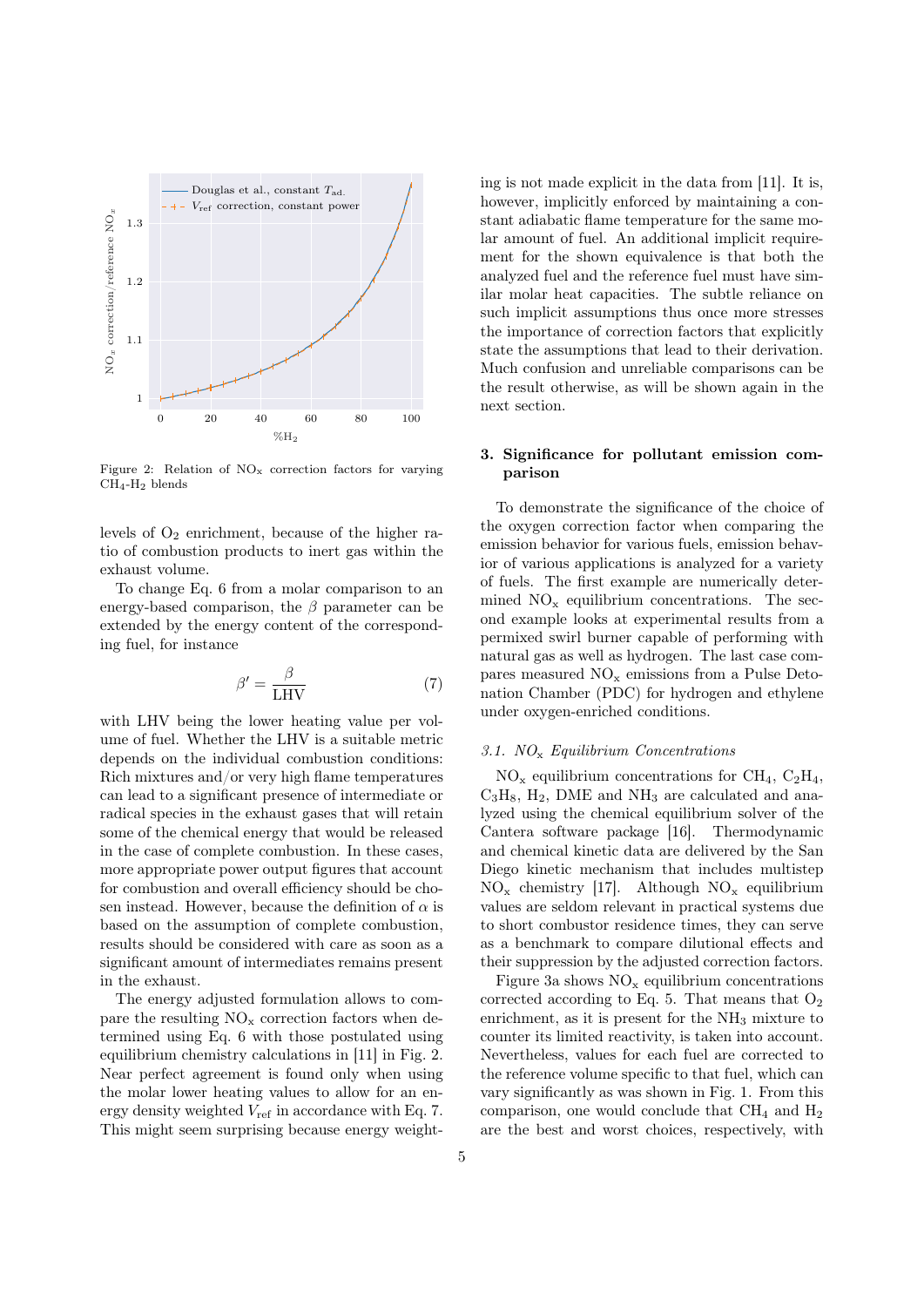

Figure 3: Equilibrium NO<sub>x</sub> concentrations for various fuel-air (NH<sub>3</sub> with 30%O<sub>2</sub>-70%N<sub>2</sub>) mixtures at  $T_0 = 300$ K and  $p_0 = 1$  bar, corrected to 15 %O<sub>2</sub> dry reference volume using different reference volumes and weightings. Dashed lines in Figs. 3b and 3c represent emission index.

regard to their  $NO_x$  emission levels, with  $C_2H_4$  and NH<sup>3</sup> residing in between with comparable results and  $C_3H_8$  and DME closer to methane. The shift of the NH<sup>3</sup> curve towards leaner mixtures is a direct result of the  $O_2$  enrichment.

When instead looking at Fig. 3c, which uses Eq. 6 to correct all concentrations to a common reference volume (that of  $CH<sub>4</sub>$ ), a different result can be found: Here, the increased volumetric energy density of the higher hydrocarbons results in high emissions per molar amount of fuel, while for the same reason benefiting  $H_2$  and  $NH_3$ . Looking back at Fig. 1 and Fig. 3a proves that this trend is masked if the significant increase in the higher hydrocarbons' individual reference volume is not accounted for.

Also displayed in Fig. 3c is the molar  $NO_x$  emission index

$$
EI_{\text{mol}} = c_{\text{NO}} \frac{M_{\text{NO}_2}}{\bar{M}_{\text{exh}}} \frac{M_{\text{fuel}}}{Y_{\text{fuel}}}
$$
 (8)

with  $M_{\text{NO}_2}$ ,  $\bar{M}_{\text{exh}}$ , and  $M_{\text{fuel}}$  as the molar masses of  $NO<sub>2</sub>$ , the overall exhaust gas, and the fuel, respectively, and  $Y_{\text{fuel}}$  as the fuel mass fraction within the reactants. It can be seen that  $EI_m$ agrees qualitatively very well with concentration data corrected using Eq. 6, with mostly only a constant scaling factor separating the two. Rearranging Eq. 8, this factor can be found to correspond to  $M_{\text{NO}_2}V_{\text{ref}}/V_{\text{fuel}} \cdot 10^{-3}$ , which is a constant for a common reference volume and molar/volumetric fuel amount. Differences grow more pronounced for richer mixtures, because the volumetric correction terms assume complete ideal combustion and do not account for the increasing amount of intermediates present in the exhaust gas under these conditions. We can thus conclude that correcting pollutant concentrations to a common reference volume produces data that is equivalent to an emission index with regards to the relative emission levels of each fuel, at least for fuel-lean conditions.

While emission indices are conceptually easier to grasp, calculating them based on Eq. 8 brings two challenges: since they depend on  $\bar{M}_{\text{exh}}$ , full knowledge (or at least sufficiently accurate assumptions) of the full composition of the wet exhaust gas is required. However, the above listed correction factors are also based on idealized combustion species balances, so errors potentially arising from inaccurate assumptions might be shared by both methods. With that being said, correction terms based on the assumption of complete combustion will become less accurate for fuel rich mixtures, because the increased presence of fuel intermediates distorts the volume ratio between actual combustion products and reference volume. In this case full knowledge of the exhaust composition is required and mass based metrics such as emission index can be more useful. However, their reliance on mass conservation requires all concentration measurements that are to be turned into emession indices to be taken on a wet basis. While this might be feasible for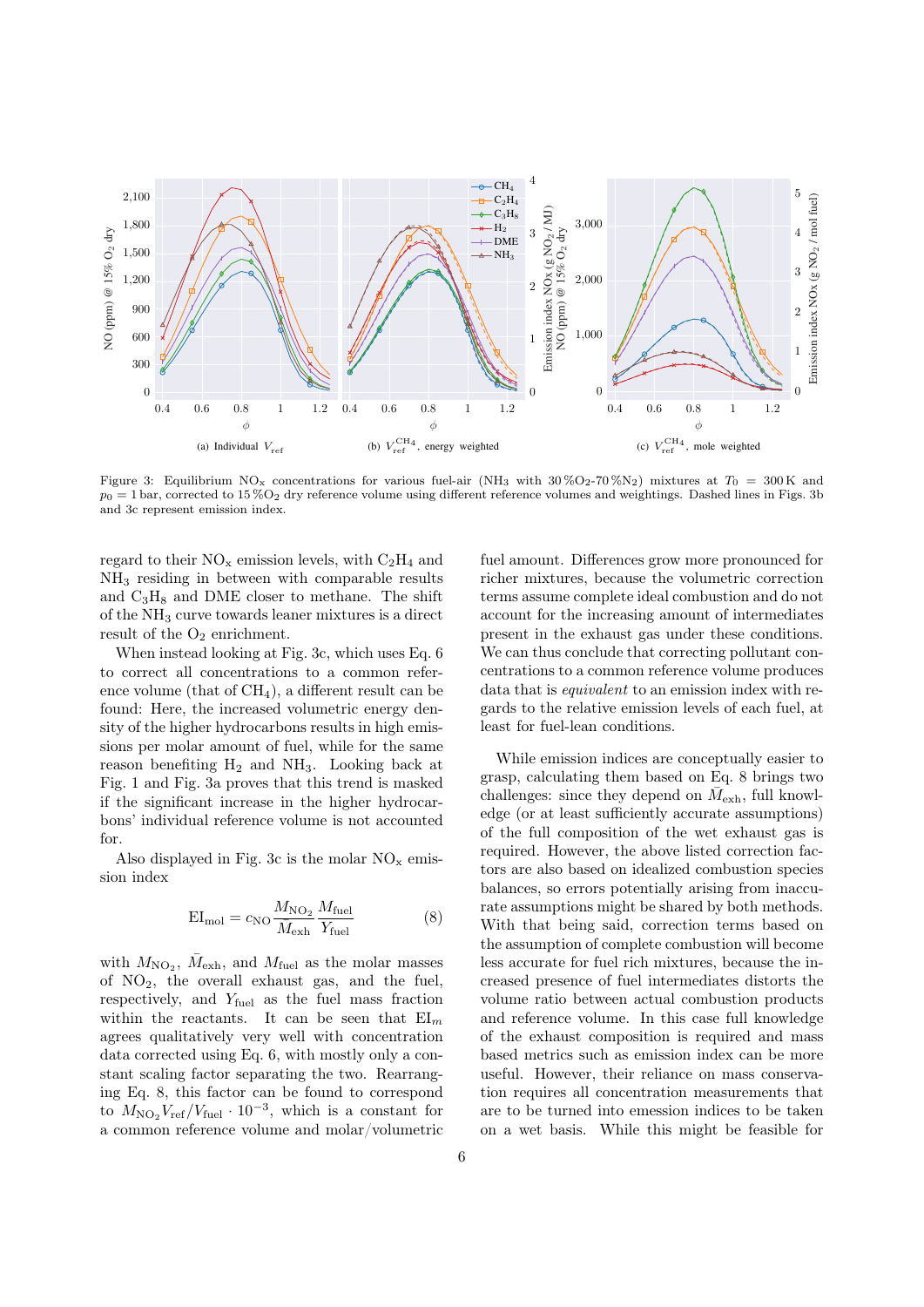in situ measurements, extracting samples without condensation becomes challenging especially for fuels that produce exhaust gas of high moisture like  $H<sub>2</sub>$  or NH<sub>3</sub>. Alternatively to Eq. 8, emission indices could also be derived by determining the total exhaust volume flow, either wet or dry depending on the corresponding emission measurement. But even though this could circumvent the problems related to wet concentration measurements by using dry gas samples, determining the corresponding total dry exhaust volume flow would either once more require precise measurements of water vapor and careful avoidance of any condensation, or the direct measurement of the dry exhaust volume flow by the extraction of the entire water content.

As discussed before, comparing fuels based on their molar or mass amount is often of limited value in practical considerations. A comparison based on their respective energy output is therefore more enlightening. For this reason, Fig. 3b displays corrected concentration data that made use of the extended  $\beta$  parameter to additionally weigh all data with their respective fuel's LHV. The same is done with the molar emission index, once again reaching excellent qualitative agreement.

In this metric, both alkanes show very similar  $NO<sub>x</sub>$  emission characteristics and perform best, but overall relative differences between fuels are reduced compared to the data of Fig. 3a without the adjusted correction factors. This especially benefits hydrogen, which shows the most dramatic change compared to the correction according to Eq. 5 in Fig. 3a.

## 3.2. Premixed Swirl Burner

Stationary combustion tests were conducted in an atmospheric test rig using a swirl-stabilized burner. A preheated air flow is guided through a radial swirler and subsequently undergoes vortex breakdown in a cylindrical combustion chamber made from quartz glass. A constant airflow was applied for all measurements to preserve the general structure of the flow field.

Natural gas from the grid (∼97 vol% methane) and hydrogen from bottles (purity  $99.9\%$ ) were used as fuels. The fuel was injected at ambient temperatures directly into the combustion chamber, where the flame mainly stabilized in the shear layer of the central and corner recirculation zone.

Directly after the combustion chamber, exhaust gas was extracted with a suction pipe. The sample gas was dried and continuously analyzed for



Figure 4: Comparison of measured and corrected  $NO<sub>x</sub>$  emissions for premixed swirl burner with natural gas-air and hydrogen-air mixtures for constant air mass flow. Since CH<sub>4</sub> is chosen as the reference fuel, all correction values, that is Eqs. 3–6, are equivalent for NG.

emissions. Nitric oxides measurement was based on chemiluminescence, and oxygen on its paramagnetic characteristic.

Comparison of measured  $NO<sub>x</sub>$  emission concentrations for a premixed swirls burner operated with natural gas and hydrogen at various equivalence ratios is presented in Fig. 4. All concentration measurements have been normalized to the maximum values measured for natural gas at the highest equivalence ratio. Air mass flow rate is kept constant. Naturally, correction terms for natural gas remain the same when it is chosen as reference fuel.

Emission characteristics display a significant shift in equivalence ratio that is tied to the higher adiabatic flame temperature of hydrogen for the same equivalence ratio which in turn causes higher thermal NO formation. While this trend remains unchanged after correction, oxygen correction of  $H_2$ emissions without accounting for the change in reference volume results in the 37 % increase already reported in [11] when compared for the same energy release and more than four times as when compared per mole of fuel/fuel volume. The latter curve shows a relatively smooth transition between values for  $H_2$  and NG because the effect of the vastly different stoichiometric air-fuel ratio is canceled out and the NO formation as per mole of fuel is relatively similar.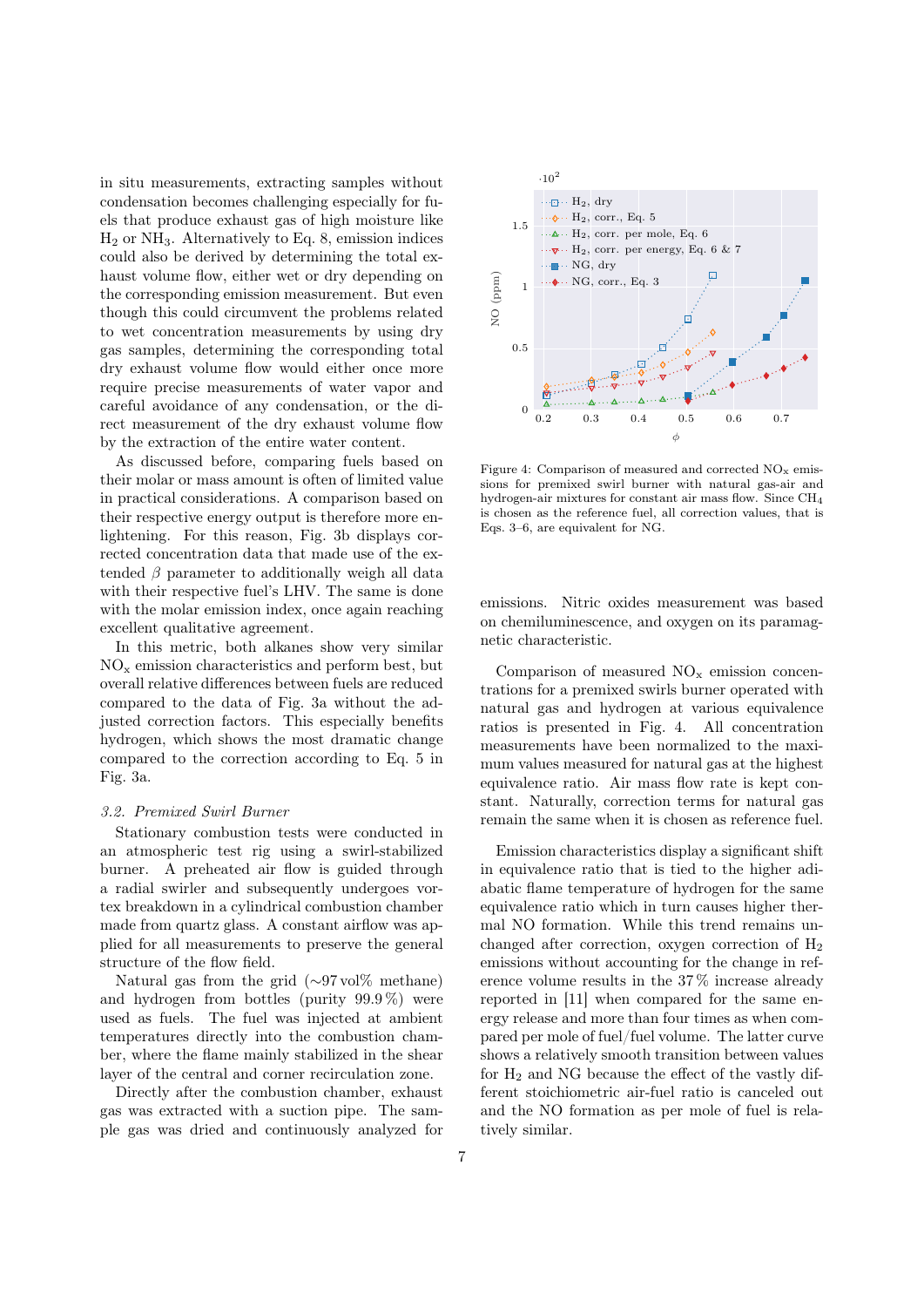

Figure 5: Comparison of measured and corrected  $NO_x$  emissions for pulse detonation combustion with  $H_2$  and  $C_2H_4$ . Stoichiometric mixtures are maintained while oxidizer mass flow rate is kept constant.

#### 3.3. Pulse Detonation Combustion

NO emission measurements for a pulse detonation combustor (PDC) are shown in Fig. 5. The principle of PDC is based on the cyclic operation of a cylindrical combustion chamber in which a strongly supersonic shock wave propagates through a reactive mixture and is thus driven by the chemical energy of the rapid ignition it instigates. Because detonation-driven combustion is thermodynamically very similar to a constant volume combustion, significant efficiency gains compared to conventional isobaric combustion are targeted and research interest remains high.

The current PDC test rig is described in detail in [18] and is operated with either  $H_2$  or  $C_2H_4$ . While a constant oxidizer mass flow is maintained, oxidizer composition is varied by enriching air with additional oxygen. The impact of the amount of enrichment on  $NO_x$  emissions is studied. To ensure reliable deflagration to detonation transition (DDT) within the limited dimensions of the test rig's combustion chamber, it was found that enrichment to at least  $22.5\%$  O<sub>2</sub> in the oxidizer was necessary. The fuel mass flow rate is adjusted for each operational point to ensure stoichiometric mixtures throughout the analyzed composition range. Operating frequency is  $5 \text{ Hz}$  for  $\text{C}_2\text{H}_4$  and  $10 \text{ Hz}$  for  $\text{H}_2$ . The reported values can be viewed as cycle-average emissions because of the unsteady cyclic nature of PDC operation.

As has been shown in previous works on the

topic  $[15, 19]$ , NO<sub>x</sub> emissions from PDC devices can be quite significant when operated under nearstoichiometric and/or oxygen enriched conditions and in this case can reach up to several thousand ppm. Since the error introduced by the correction factor that is discussed here is always relative to the measured values, its absolute range grows accordingly.

Because of the difference in operating frequency, direct comparison of measured dry emission values for both fuels has little significance: half the frequency equals to roughly double the amount of air dilution. For this reason, oxygen correction of pollutant concentration measurements is especially important for cyclic combustion systems such as PDC. Applying the conventional correction formula from Eq. 3 shows both fuels to have very similar emission behavior. However, when taking changes in reference volume into account by using Eq. 6 with methane once more as the reference fuel, the impact of the vastly different fuel stoichiometry becomes visible: when compared per mole (or  $m<sup>3</sup>$ ) of fuel, ethylene emits five times as much NO as hydrogen. These differences are much more moderate when taking the difference in energy density into account, but NO levels of  $C_2H_4$  remain  $25\%$ -33% above those of  $H_2$  for the same  $O_2$  enrichment level.

# 4. Conclusion

It was found that the choice of the oxygen correction factor has significant impact on the absolute and relative emission levels when reported on a concentration basis. While some efforts have already been made in the literature to adjust classical correction formulas to specific conditions of fuel blends or varying oxidizer composition, these attempts focus only on specific application cases and do not provide a general solution that allows for sensible correction factors for arbitrary fuel and oxidizer mixtures.

Since the original intention when introducing oxygen correction to gaseous pollutant measurements was the desire for a common reference volume that would discard all influence of possible dilution, inter-fuel comparisons require a common reference volume defined for a single reference fuel to account for the effect of fuel-specific stoichiometry. It was shown that correction factors created according to this produce data that effectively equal an emission index similar the ones already in use for aerospace and automotive regulations.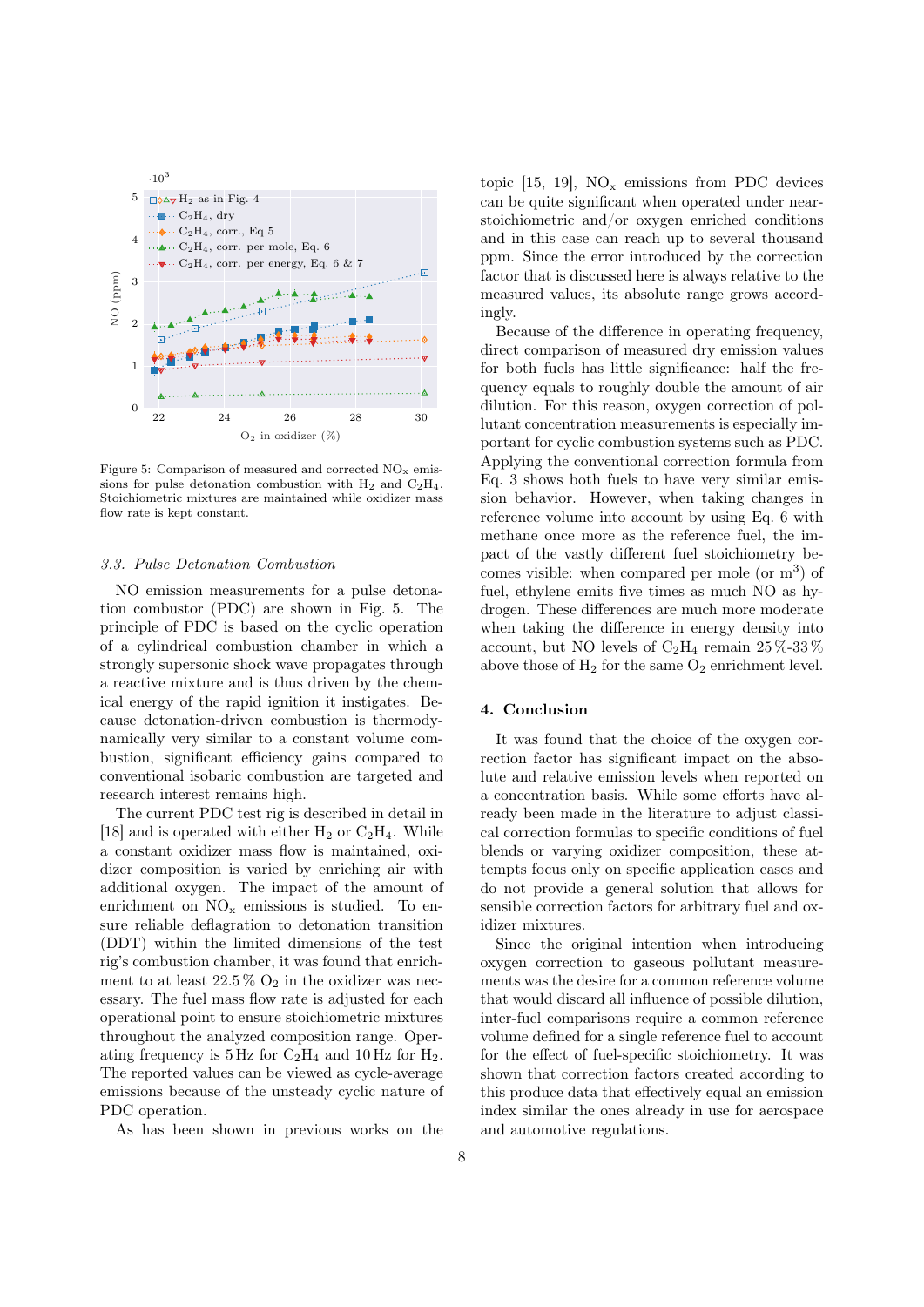One marked disadvantage of these heavily corrected concentration values is their loss of physical significance. While measured concentrations represent a physical ability, that is, the amount of molecules in a sample volume, corrected concentrations merely represent a metric of comparison. However, this could be argued for oxygen corrected values in general.

While emission indices provide an alternative metric of which the physical meaning is relatively straightforward, their reliance on mass balancing requires an accurate assessment of the moisture of the exhaust gas which can be challenging in many application scenarios that involve very moist combustion products. Thus, in many cases, relying on concentration-based measurements can be significantly more convenient.

In conclusion, when comparing different fuels regarding their pollutant emissions, the metric to do so should match the overall goal of the comparison: measured emission levels should be analyzed unaltered to reflect the actual physical pollutant concentrations in the direct vicinity of the exhaust and thus assess the immediate health risk they pose. However, if overall atmospheric contribution is to be considered, oxygen correction is indicated. Here, correction to a common reference volume or calculation of an emission index are necessary to allow for sensible comparison, with energy weighed values delivering the most practical value.

Finally it should be stressed once more that publishing emission values in terms of corrected concentration values without proper acknowledgment for fuel or oxidizer composition can lead to results that are ambiguous at best and misleading at worst. Consequently, these issues should also motivate attempts to reformulate current emission limit regulations. To better capture the recent development in fuel-oxidizer diversification and facilitate comparison of combustion systems across all technological concepts, metrics such as Emission Index or the concentration factors provided in this work should be employed instead of the current approach that is only targeted at excess air correction.

#### Acknowledgments

The authors gratefully acknowledge support by the German Research Foundation (DFG) as part of the research grant 317741329.

## References

- [1] A. C. Lewis, Optimising air quality co-benefits in a hydrogen economy: a case for hydrogen-specific standards for NOx emissions, Environ. Sci. Atmos. 1 (5) (2021) 201–207. doi:10.1039/d1ea00037c.
- [2] European Council, Directive 2010/75/EU Industrial Emissions, Off. J. Eur. Union L334 (2010) 17–119. doi:10.3000/17252555.L\_2010.334.eng.
- [3] A. Burdet, T. Lachaux,  $\overline{M}$ . de la Cruz Garci´a, D. Winkler, Combustion Under Flue Gas Recirculation Conditions in a Gas Turbine Lean Premix Burner, in: Volume 2: Combustion, Fuels and Emissions, Parts A and B, ASMEDC, 2010, pp. 1083–1091. doi:10.1115/GT2010- 23396.
- [4] A. M. ElKady, A. Evulet, A. Brand, T. P. Ursin, A. Lynghjem, Exhaust Gas Recirculation in DLN F-Class Gas Turbines for Post-Combustion CO2 Capture, in: Volume 3: Combustion, Fuels and Emissions, Parts A and B, Vol. 3, ASMEDC, 2008, pp. 847–854. doi:10.1115/GT2008-51152.
- [5] H. Li, A. ElKady, A. Evulet, Effect of Exhaust Gas Recirculation on NOx Formation in Premixed Combustion System, in: 47th AIAA Aerospace Sciences Meeting including The New Horizons Forum and Aerospace Exposition, no. January, American Institute of Aeronautics and Astronautics, Reston, Virigina, 2009, pp. 1–12. doi:10.2514/6.2009-226.
- [6] W. D. York, W. S. Ziminsky, E. Yilmaz, Development and Testing of a Low NOX Hydrogen Combustion System for Heavy Duty Gas Turbines, in: Volume 2: Combustion, Fuels and Emissions, Parts A and B, no. X, American Society of Mechanical Engineers, 2012, pp. 1395–1405. doi:10.1115/GT2012-69913.
- [7] Y. Li, C. W. Zhou, K. P. Somers, K. Zhang, H. J. Curran, The oxidation of 2-butene: A high pressure ignition delay, kinetic modeling study and reactivity comparison with isobutene and 1-butene, Proceedings of the Combustion Institute 36 (1) (2017) 403–411.
- [8] N. Weiland, R.-H. Chen, P. Strakey, Effects of coaxial air on nitrogen-diluted hydrogen jet diffusion flame length and NOx emission, Proceedings of the Combustion Institute 33 (2) (2011) 2983–2989. doi:10.1016/j.proci.2010.06.075.
- [9] N. T. Weiland, T. G. Sidwell, P. A. Strakey, Testing of a hydrogen diffusion flame array injector at gas turbine conditions, Combustion Science and Technology 185 (7) (2013) 1132–1150. doi:10.1080/00102202.2013.781164.
- [10] T. Best, K. N. Finney, D. B. Ingham, M. Pourkashanian, Impact of CO2-enriched combustion air on microgas turbine performance for carbon capture, Energy 115 (2016) 1138–1147. doi:10.1016/j.energy.2016.09.075.
- [11] C. Douglas, B. Emerson, T. Lieuwen, T. Martz, R. Steele, B. Noble, NO x Emissions from Hydrogen-Methane Fuel Blends (x) (2022). doi:https://doi.org/10.35090/gatech/65963.
- [12] S. R. Turns, An Introduction to Combustion : Concepts and Applications, 3rd Edition, no. July, McGraw-Hill, Inc, 2012.
- [13] V. McDonell, Lean combustion in gas turbines, Elsevier Inc., 2016. doi:10.1016/B978-0-12-804557-2.00005-5.
- [14] S. Garg, C. Castaldini, Derivation of oxygen correction factors for oxygen-enriched incinerators, JAPCA 39 (11) (1989) 1462–1465.
- [15] N. Garan, N. Djordjevic, Experimental and low-